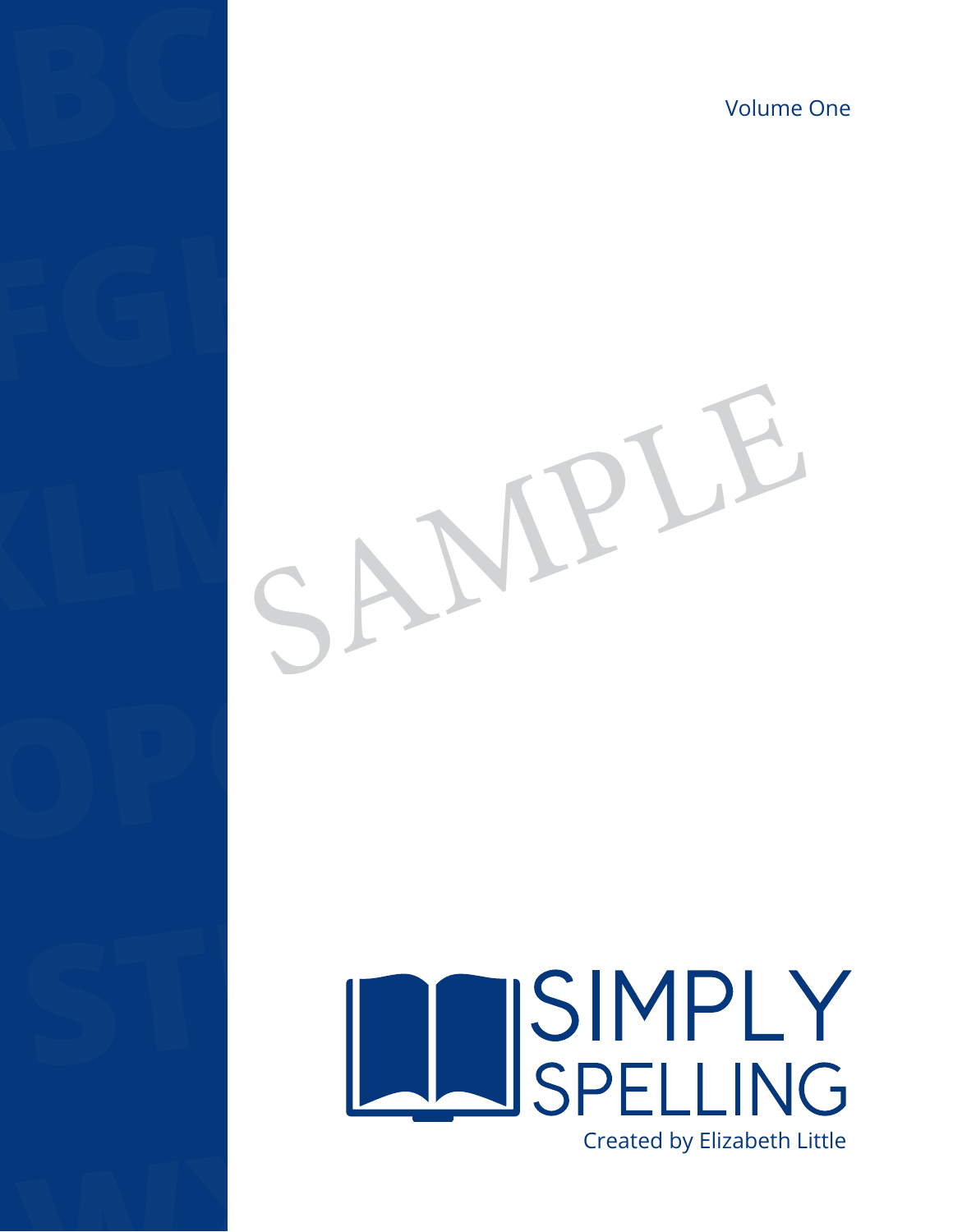Thanks so much for downloading this sample lesson from Simply Spelling Volume One! For more information and to purchase, please visit www.SimplySpelling.com!

## Instructions for Simply Spelling

- 1. Monday Google each of your spelling words, listen to the pronunciation and repeat them out loud. Then, write your spelling words 3 times.
- 2. Tuesday Write the definition for each spelling word.
- 3. Wednesday Write a sentence using each spelling word.
- 4. Thursday Do the word search puzzle.
- 5. Friday Take the spelling test.

The words you get wrong on the spelling test need to be corrected on the test after it is graded.

Keep EVERYTHING in this notebook!

Put the test back in the notebook when you are done so you can keep up with the grades.

Write the spelling test grades on the test and on the grade sheet at the front of the notebook.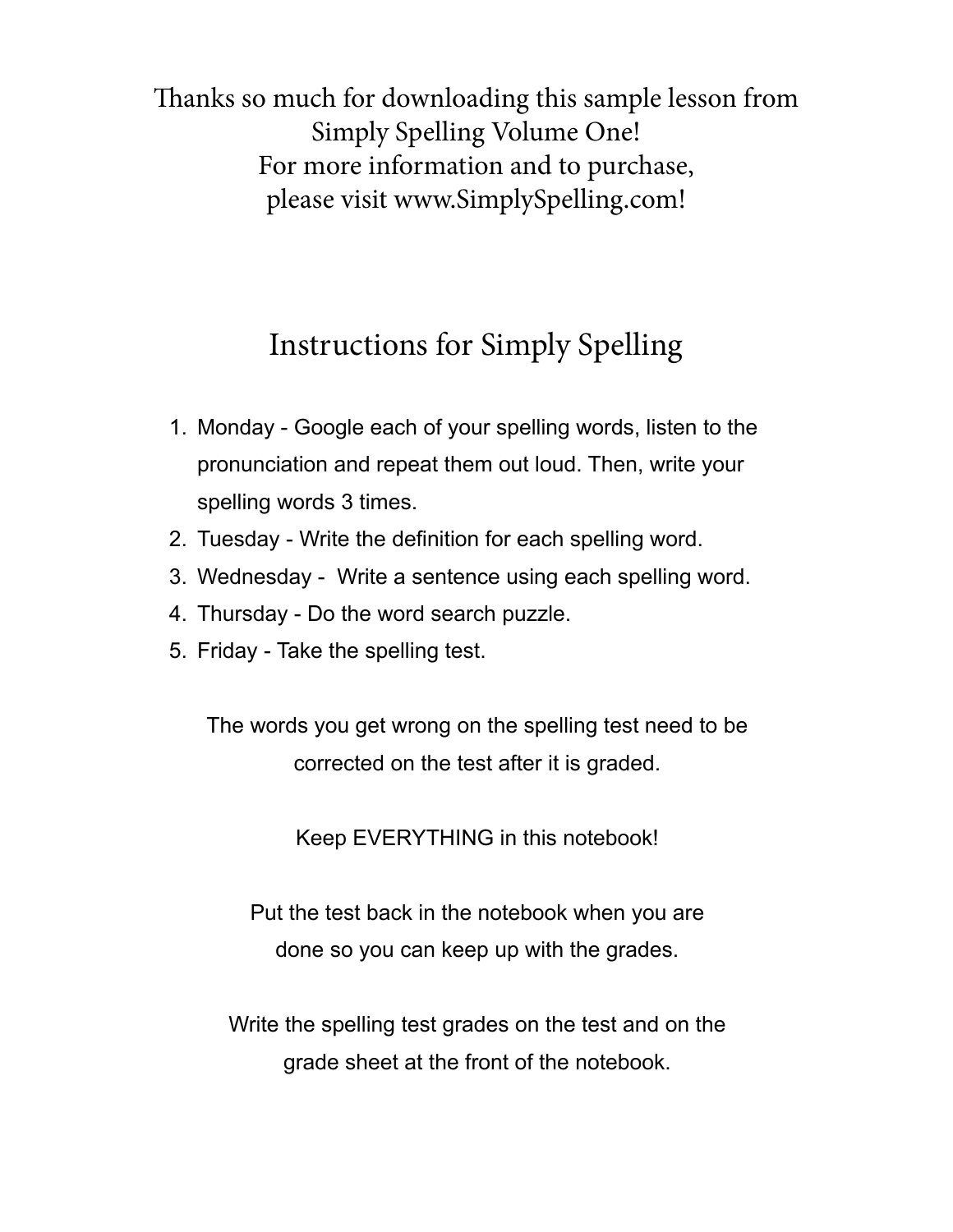Google the words, listen to the pronounciations and write the words 3 times.

| doubly     |  |  |
|------------|--|--|
| balsam     |  |  |
| lurid      |  |  |
| discursive |  |  |
| obligatory |  |  |
| loath      |  |  |
| travesty   |  |  |
| extension  |  |  |
| brevity    |  |  |
| meander    |  |  |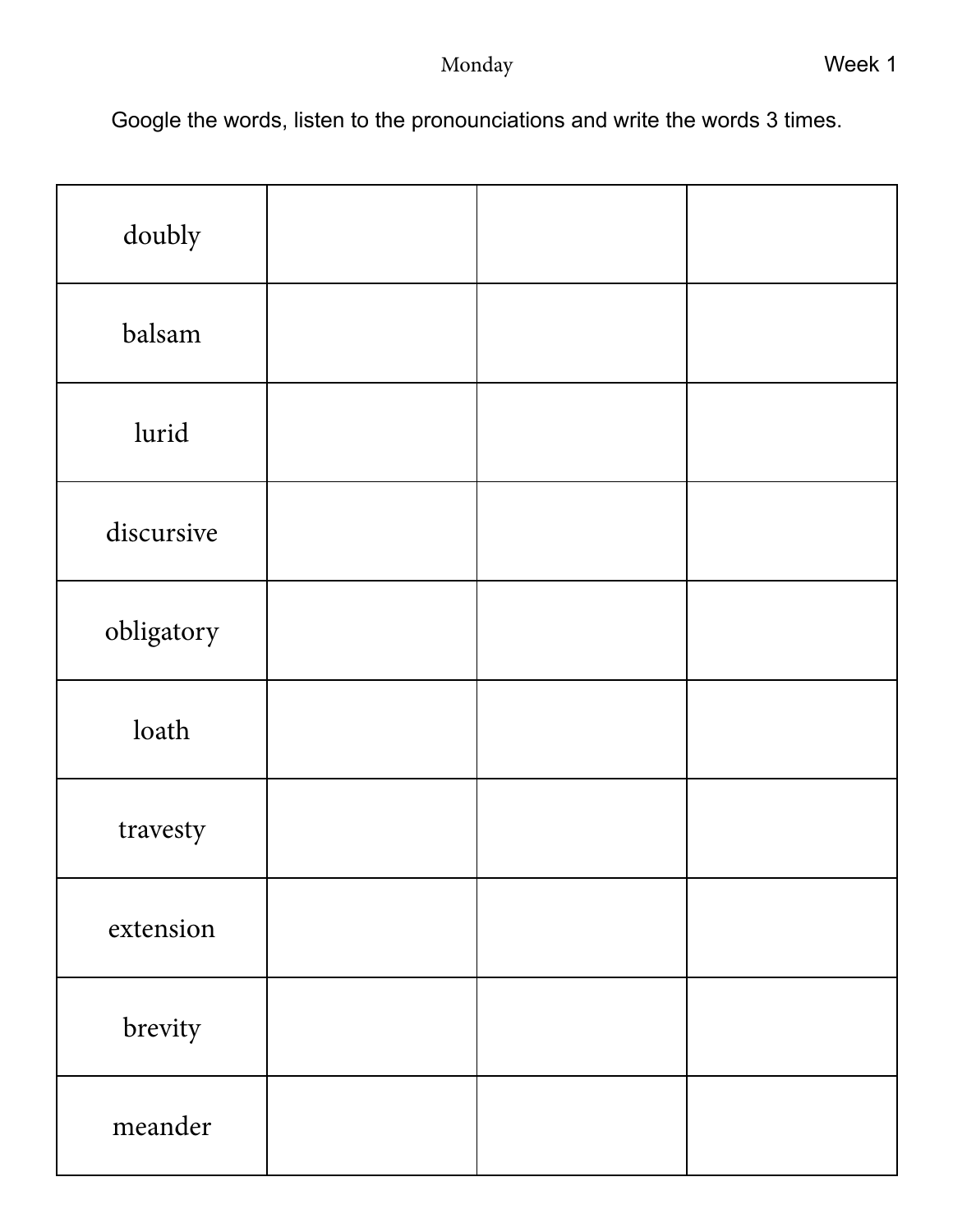Using a dictionary or the internet, write the definition of each of your spelling words.

| doubly     |  |
|------------|--|
| balsam     |  |
| lurid      |  |
| discursive |  |
| obligatory |  |
| loath      |  |
| travesty   |  |
| extension  |  |
| brevity    |  |
| meander    |  |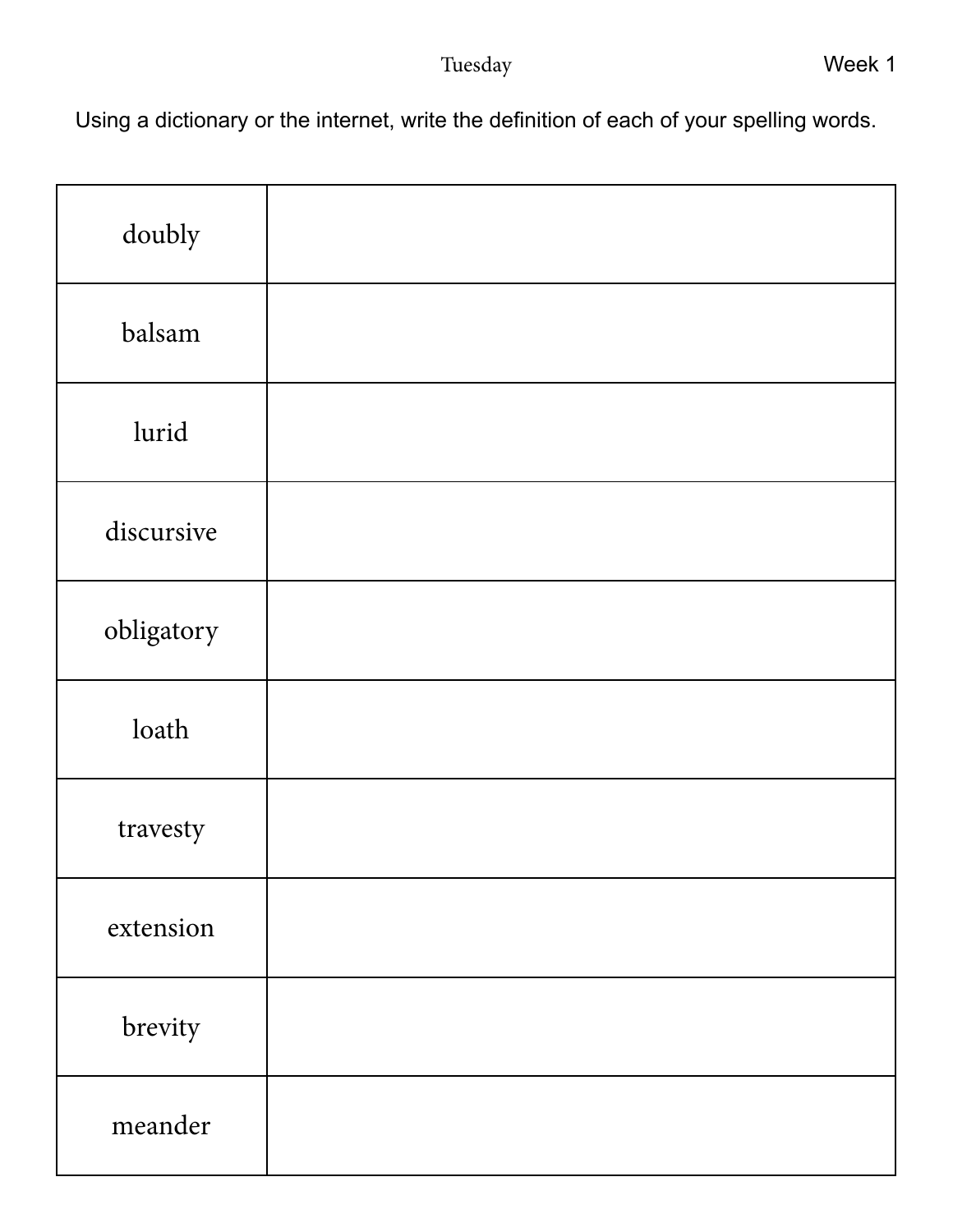Write a sentence using each of the spelling words.

| doubly     |  |
|------------|--|
| balsam     |  |
| lurid      |  |
| discursive |  |
| obligatory |  |
| loath      |  |
| travesty   |  |
| extension  |  |
| brevity    |  |
| meander    |  |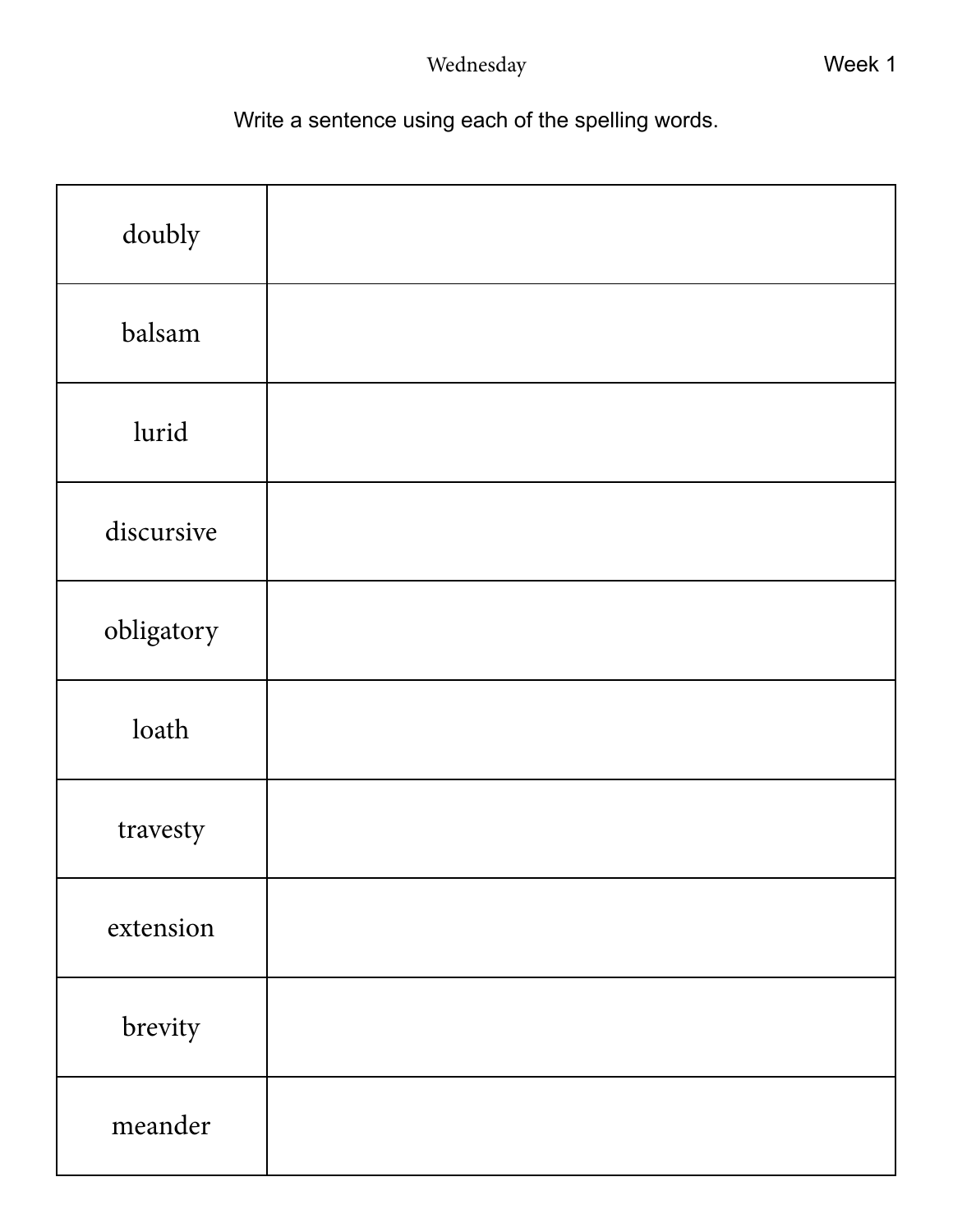Thursday

Find all the spelling words in this word search puzzle.

## Grade 9 Week 1

| R  | G            | Т | C | N | Y | Κ            | F | M | Y | N | Q            | X            | F      | X              | V | M | N | B | Z |
|----|--------------|---|---|---|---|--------------|---|---|---|---|--------------|--------------|--------|----------------|---|---|---|---|---|
| P  | P            | R | М | т | P | N            | J | Y | Τ | S | Е            | V            | A      | R              | т | R | Q | Κ | Y |
| L. | C            | N | F | R | L | Х            | Q | Υ | J | D | P            | R            | Κ      | R              | W | L | R | М | X |
| T  | V            | Т | L | Y | X | N            | М | Κ | D | N | P            | М            | т      | K              | L | J | Q | N | B |
| м  | D            | N | н | т | Q | R            | М | P | Τ | M | W            | R            | R      | W              | R | Κ | L | N | С |
| X  | P            | Κ | R | F | C | R            | Ζ | L | M | V | G            | M            | J      | O              | Q | V | н | N | R |
| F  | т            | P | R | Y | Ε | N            | O | Y | M | T | D            | R            | Q      | B              | М | F | Y | D | Ζ |
| B  | C            | L | P | D | Κ | A            | Y | A | Κ | Y | Y            | B            | R      | L              | т | D | L | Κ | M |
| N  | М            | N | N | Q | Т | Т            | S | J | F | T | Т            | D            | т      | $\overline{1}$ | J | Z | B | V | J |
| Ζ  | т            | A | L | н | N | L            | R | B | Y | Κ | $\mathbf{I}$ | Q            | B      | G              | G | R | U | J | L |
| D  | Ε            | G | L | N | A | Κ            | R | Κ | P | C | V            | Q            | P      | A              | N | X | O | V | Q |
| м  | $\mathbf{I}$ | W | М | B | O | P            | G | R | W | Τ | Ε            | M            | C      | $\top$         | M | Ζ | D | V | N |
| м  | G            | S | Κ | Z | L | $\mathbf{I}$ | W | W | Z | N | R            | Z            | W      | O              | Κ | т | C | B | M |
| J  | т            | М | C | C | J | L            | S | X | L | Ζ | B            | N            | N      | R              | L | K | Q | X | R |
| N  | F            | Y | L | U | Τ | M            | Κ | N | L | U | R            | $\mathbf{I}$ | D      | Y              | B | т | C | F | Ζ |
| P  | C            | C | т | R | R | Н            | B | B | Е | L | R            | J            | V      | Q              | Q | Κ | P | X | Y |
| L  | N            | V | R | Q | С | S            | R | Κ | J | Τ | L            | $\mathsf{N}$ | M      | Н              | M | G | Y | Q | M |
| J  | Т            | Т | Z | L | G | Κ            | T | T | F | L | X            | X            | Υ      | R              | D | M | T | F | Y |
| C  | М            | Z | V | X | Q | Κ            | Η | V | W | Z | D            | Ε            | Г      | R              | R | N | R | W | Ζ |
| н  | $\mathsf{N}$ | Q | C | V | K | B            | L | X | E | M | H            | Y            | $\vee$ | W              | P | F | X | P | Y |

© 2020 by Elizabeth Little. Made using 1-2-3 Word Search Maker™

| halsam     | loath      |
|------------|------------|
| brevity    | hırid      |
| discursive | meander    |
| doubly     | obligatory |
| extension  | travesty   |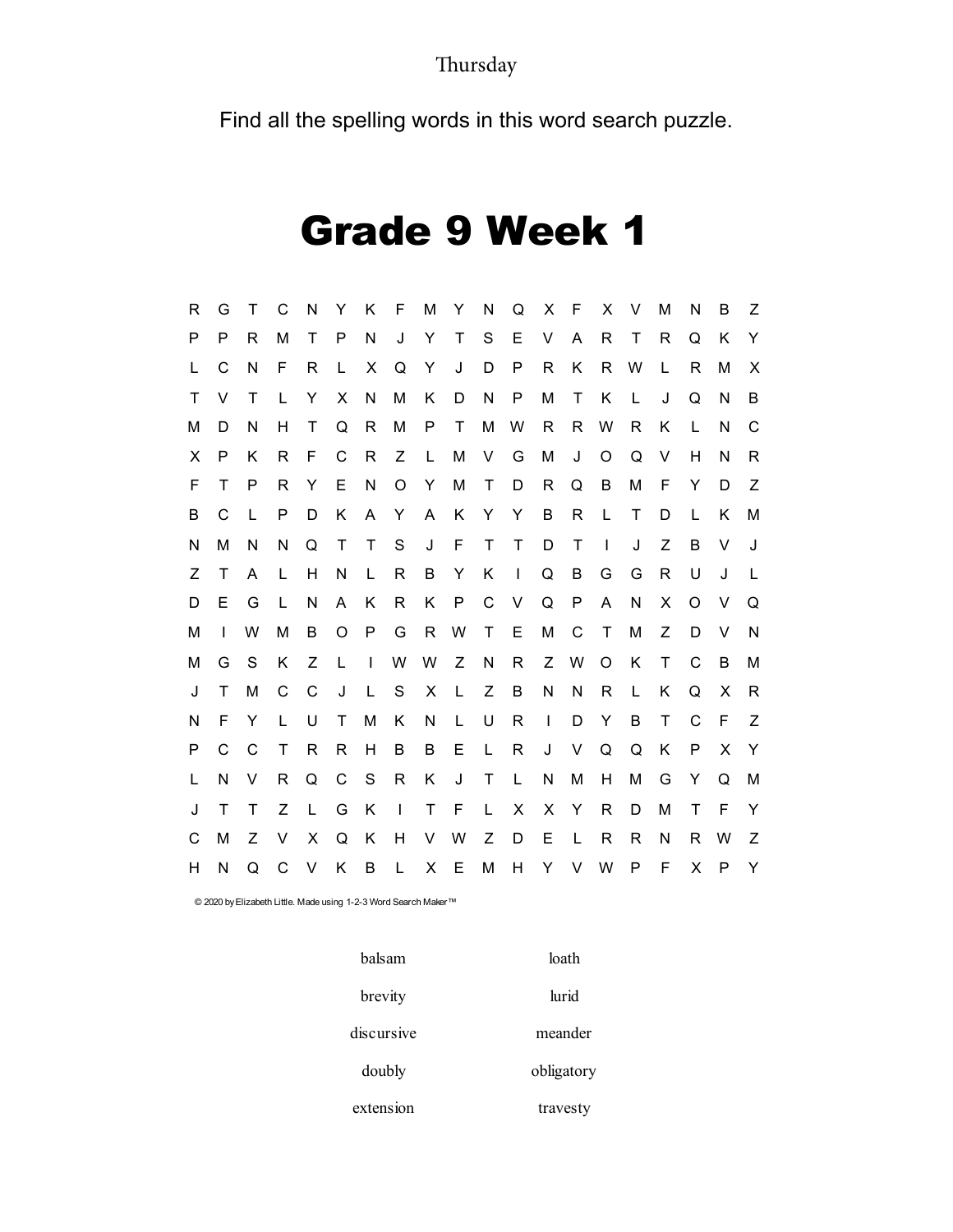Have someone read the spelling words for the spelling test. Write your grade here and on the grade sheet at the front of the book.

| 1.               |  |
|------------------|--|
| 2.               |  |
| 3.               |  |
| 4.               |  |
| 5.               |  |
| 6.               |  |
| $\overline{7}$ . |  |
| 8.               |  |
| 9.               |  |
| 10.              |  |

Grade: